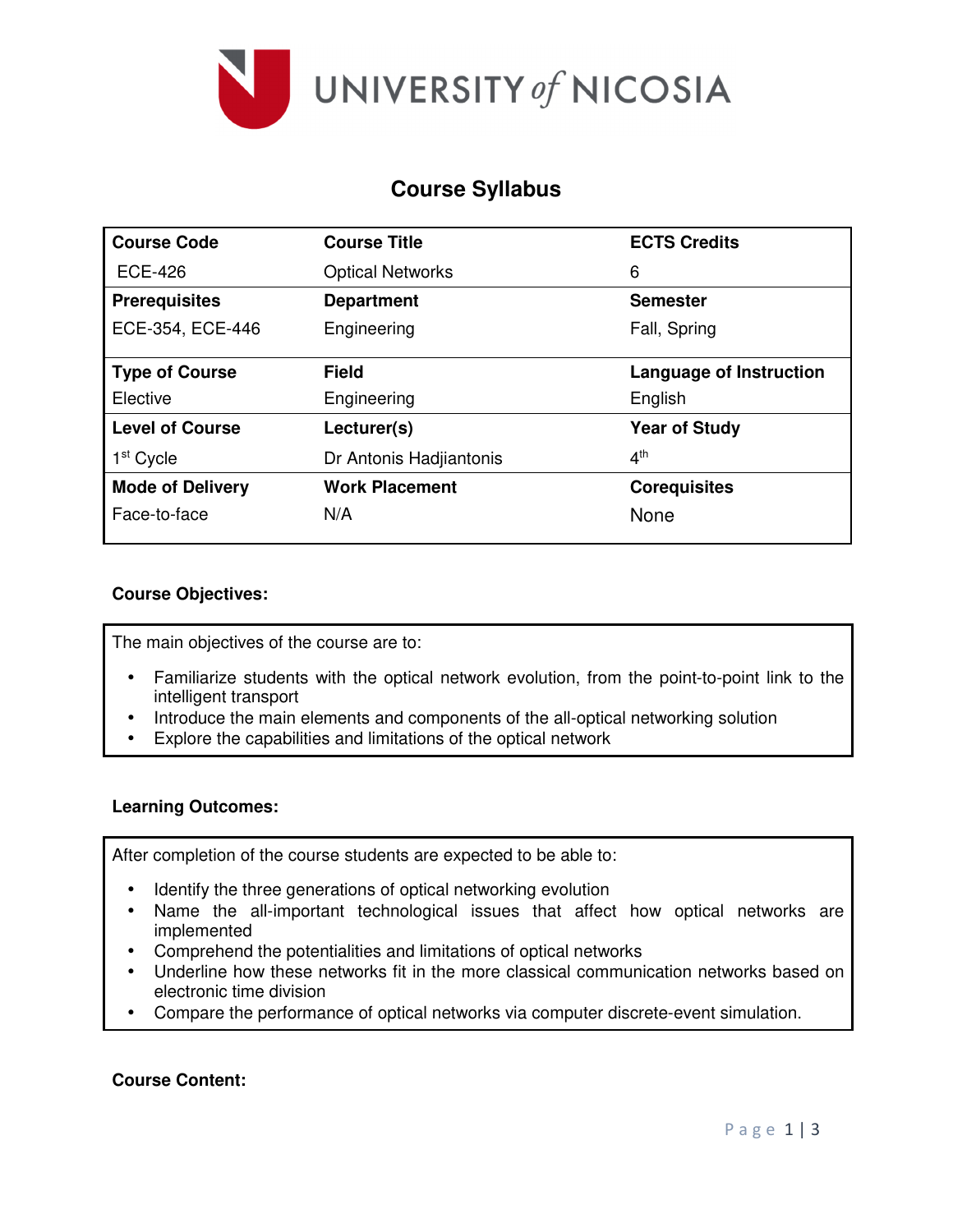

- Review of propagation of signals in the optical fiber (attenuation, dispersion etc.)
- The three generations optical networks (point-to-point link, the single station-to-multistation multipoint network, and the any-to-any connected network.
- Elements of all-optical networks: Optical Add and Drop Multiplexers (OADM), Optical Amplifiers (EDFA and SOA) and Optical Switches (OXC).
- The optical node: opaque nodes, transparent nodes translucent nodes.
- The switching fabric: blocking versus non-blocking switches
- Optical amplifiers (Semiconductor Optical Amplifiers and Erbium-Doped Fiber Amplifiers.
- Wavelength-Division Multi-Access (WDMA) network service provisioning.
- Survivability: Protection vs. restoration, link vs. path protection, dedicated vs. Shared
- Control and management of optical networks
- Discussion of current trends in optical networking (like optical packet and burst switching, and optical access using passive networks)

# **Learning Activities and Teaching Methods:**

Lectures, in-class exercises and examples, and computer simulations

# **Assessment Methods:**

Midterm exam, final exam, homework and a computer simulation project

# **Required Textbooks / Readings:**

| <b>Title</b>                          | Author(s)              | <b>Publisher</b> | Year | <b>ISBN</b> |
|---------------------------------------|------------------------|------------------|------|-------------|
| <b>Optical WDM</b><br><b>Networks</b> | Biswanath<br>Mukherjee | Springer         | 2006 | 0387290559  |

# **Recommended Textbooks / Readings:**

| <b>Title</b>                                                          | Author(s)                                 | <b>Publisher</b>                     | Year | <b>ISBN</b> |
|-----------------------------------------------------------------------|-------------------------------------------|--------------------------------------|------|-------------|
| Optical Networks: a<br>practical perspective                          | Rajiv Ramaswami and<br>Kumar N. Sivarajan | Morgan Kaufman                       | 2002 | 1558606556  |
| Multiwavelength<br><b>Optical Networks:</b><br>Architectures, Design, | T. E. Stern, G. Ellinas<br>and K. Bala    | Cambridge<br><b>University Press</b> | 2008 | 0521881390  |